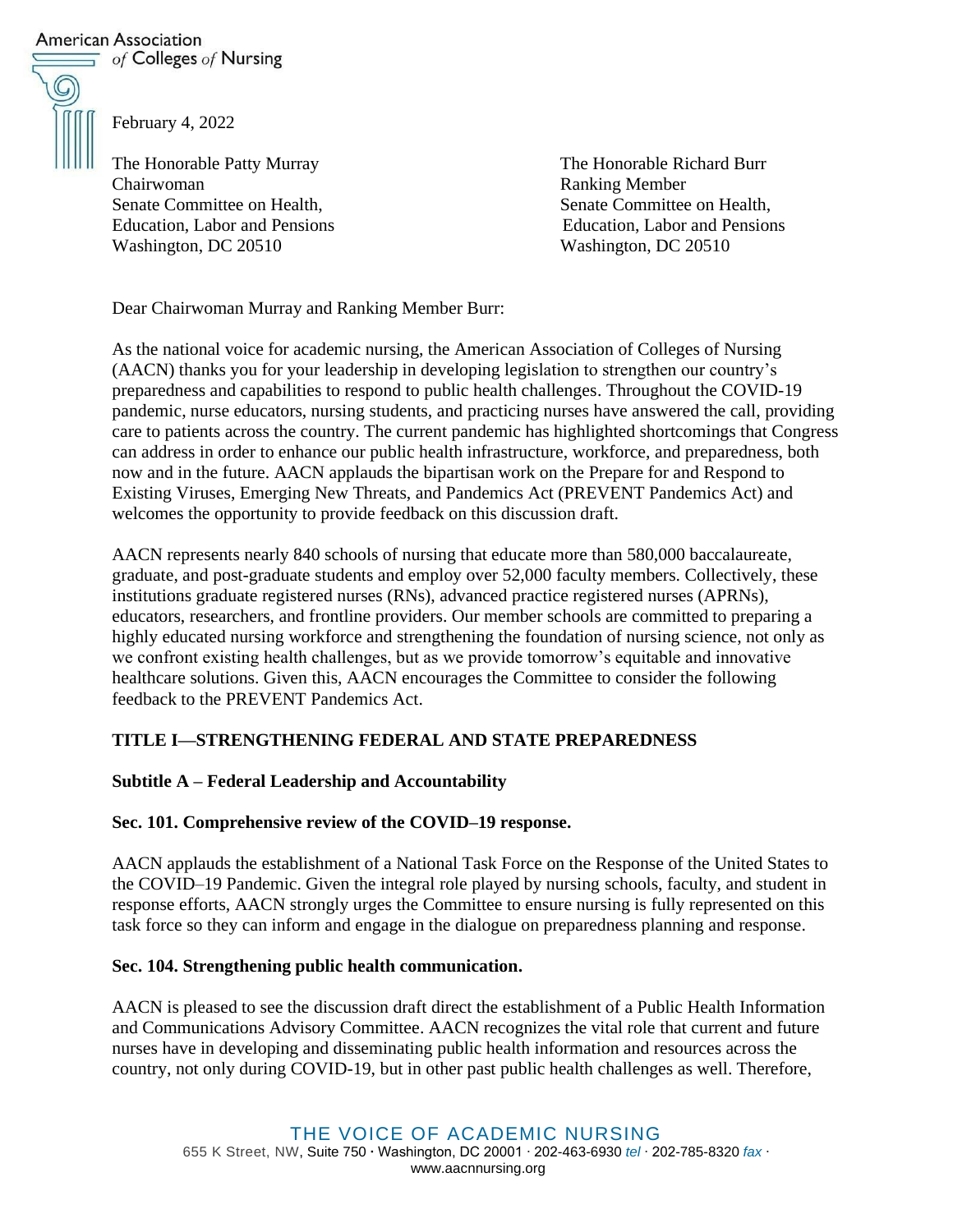AACN recommends that nursing be delineated amongst the expertise types, and that nursing is included as a voting member of the Committee, in this discussion draft.

### **Subtitle B – State and Local Readiness**

### **Sec. 112. Supporting access to mental health and substance use disorder services during public health emergencies.**

AACN commends inclusion of a required report to Congress describing steps the Substance Abuse and Mental Health Services Administration (SAMHSA) can take to improve the provision of mental health and substance use disorder services during, and in response to, public health emergencies. This report recognizes the importance of ensuring access to these services, especially during emergency periods when their need is often magnified. Nursing expertise is rightly included amongst the eligibility for service on the SAMHSA advisory council responsible for providing feedback informing this report. Further, as the Committee considers additional policies designed to increase access to mental health and substance use disorder services and practitioners, AACN strongly encourages the Committee to explicitly include nursing students, faculty, and nurses, including psychiatric-mental health nurse practitioners.

### **TITLE II—IMPROVING PUBLIC HEALTH PREPAREDNESS AND RESPONSE CAPACITY**

### **Ensure Nursing Education Pathways Remain Strong During Current and Future Public Health Challenges**

The strain the COVID-19 pandemic has placed on our healthcare system illustrates the vital need for increased investment in nursing education. Even prior to COVID-19, demand for additional nurses was expected to increase with the Bureau of Labor Statistics projecting the need for RNs to increase 9% by 2030, representing a call for an additional 276,800 RNs.<sup>1</sup> The need for APRNs was even greater with demand for most roles expected to grow by 45%.<sup>2</sup>

The Future Advancement of Academic Nursing (FAAN) Act [\(S. 246\)](https://www.congress.gov/bill/117th-congress/senate-bill/246) reflects those needs by providing additional investments into nursing education, while addressing immediate public health infrastructure support and long-term emergency preparedness strategies. From enrolling and retaining under-represented students and nursing faculty to expand clinical education opportunities and modernizing nursing education programs, ensuring the next generation of nurse leaders are available to meet the nation's healthcare demands is foundational and essential. As such, AACN strongly urges inclusion of the FAAN Act (S. 246) in the PREVENT Pandemics Act.

<sup>1</sup> U.S. Bureau of Labor Statistics. (2020). Occupational Outlook Handbook- Registered Nurses. Retrieved from: https://www.bls.gov/ooh/healthcare/registered-nurses.htm

<sup>2</sup> U.S. Bureau of Labor Statistics. (2020). Occupational Outlook Handbook- Nurse Anesthetists, Nurse Midwives, and Nurse Practitioners. Retrieved from: https://www.bls.gov/ooh/healthcare/nurse-anesthetists-nurse-midwives-and-nursepractitioners.htm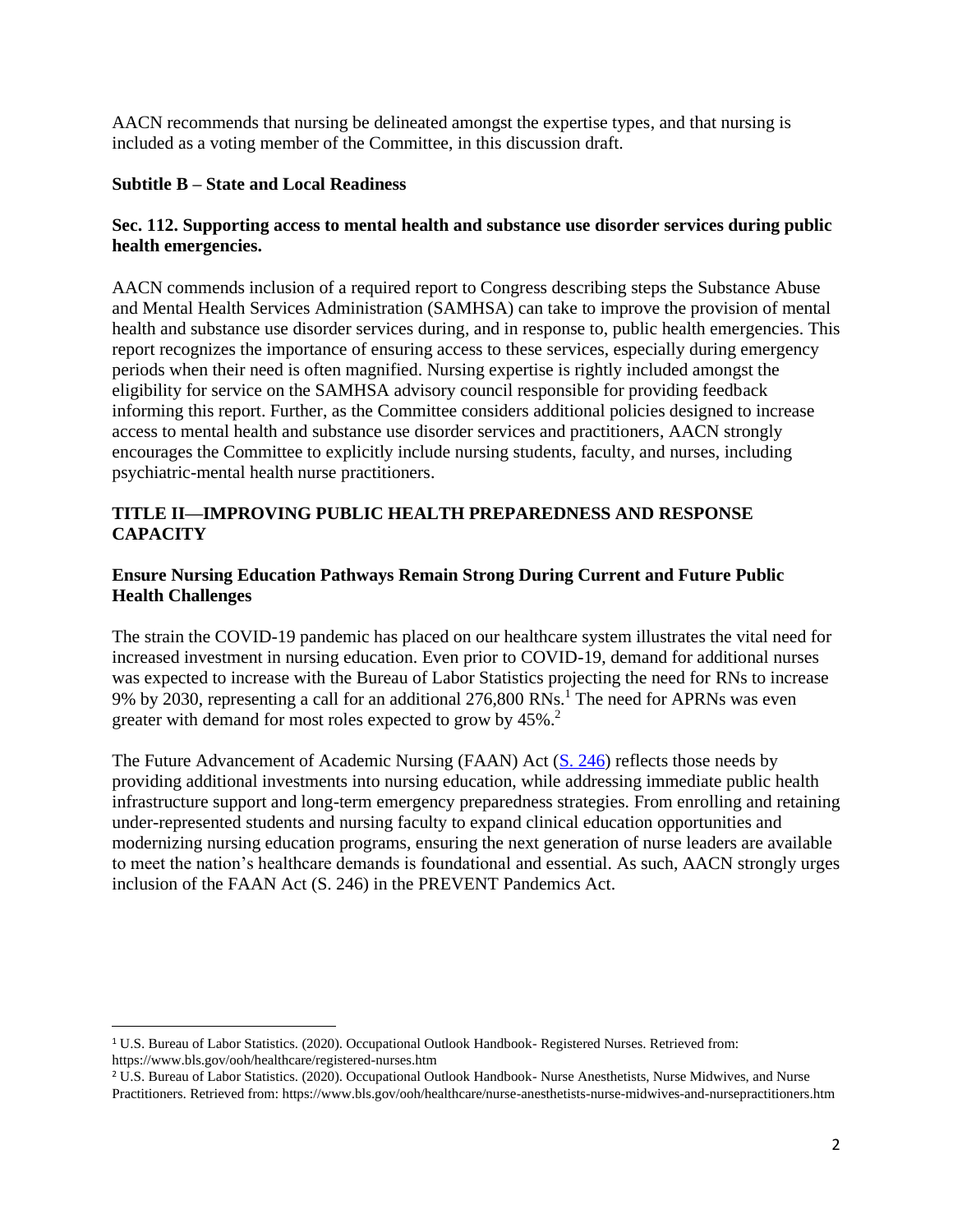### **Subtitle A - Addressing Disparities and Improving Public Health Emergency Responses**

### **Sec. 201. Addressing social determinants of health and improving health outcomes.**

AACN applauds the Committee for providing resources for evidence-based projects to improve health outcomes and reduce health disparities by addressing social determinants of health. Schools of nursing, nurse scientists, and researchers play an important role in eliminating health inequity and addressing social determinants of health. As such, AACN recommends the Committee explicitly include schools of nursing amongst the eligible entities able to receive resources to identify, facilitate the development of, and disseminate best practices to address social determinants of health.

### **Subtitle C—Revitalizing the Public Health Workforce**

#### **Sec. 221. Improving recruitment and retention of the frontline public health workforce.**

The drastic shortage of public health professionals has come to light during the COVID-19 pandemic. It is critical that ensuring a robust supply of nurses and nursing students, a foundational component of the public health workforce, is prioritized. AACN applauds the Committee for recognizing this by including Title VIII loans as eligible for forgiveness in this section. The priority of funding recruitment and retention efforts of nursing students and nurses – including public health nurses - put forward by the Committee is commendable. However, AACN has concerns about including forgiveness for Title VIII loans under a Title VII program. As such, to ensure the intent of this draft legislation is achieved, AACN wants to work with the Committee to ensure that the aim of this legislation strikes the right balance and supports those nursing students and nurses who are on the frontlines. This way we can ensure the nursing workforce receives the resources needed to continue their public health response.

### **Sec. 222. Awards to support community health workers and community health.**

AACN is pleased to see health professions schools included in this updated language (page 105, line 6). We recognize that not all nursing schools may fall under this designation. We would encourage the Committee to clarify that accredited schools of nursing are indeed part of the health professions schools definition.

### **Subtitle D—Improving Public Health Responses**

#### **Sec. 231. Centers for public health preparedness and response.**

AACN supports creation of a network of Centers for Public Health Preparedness and Response and believes schools of nursing can build upon their work during the COVID-19 pandemic in support of this effort. During the pandemic, AACN asked [its member schools](https://www.aacnnursing.org/COVID-Campaign) to commit to deploying their students and faculty to support tracking, tracing, testing, and vaccination efforts. Our schools responded overwhelmingly and highlighted what they are doing locally to help citizens stay healthy. See our exemplars [here.](https://www.aacnnursing.org/Portals/42/Policy/PDF/COVID-19-Efforts-from-Member-Schools.pdf) As such, AACN requests that the Committee ensure schools of nursing are eligible to receive awards to participate as Centers for Public Health Preparedness and Response and continue their extraordinary public health contributions in this capacity.